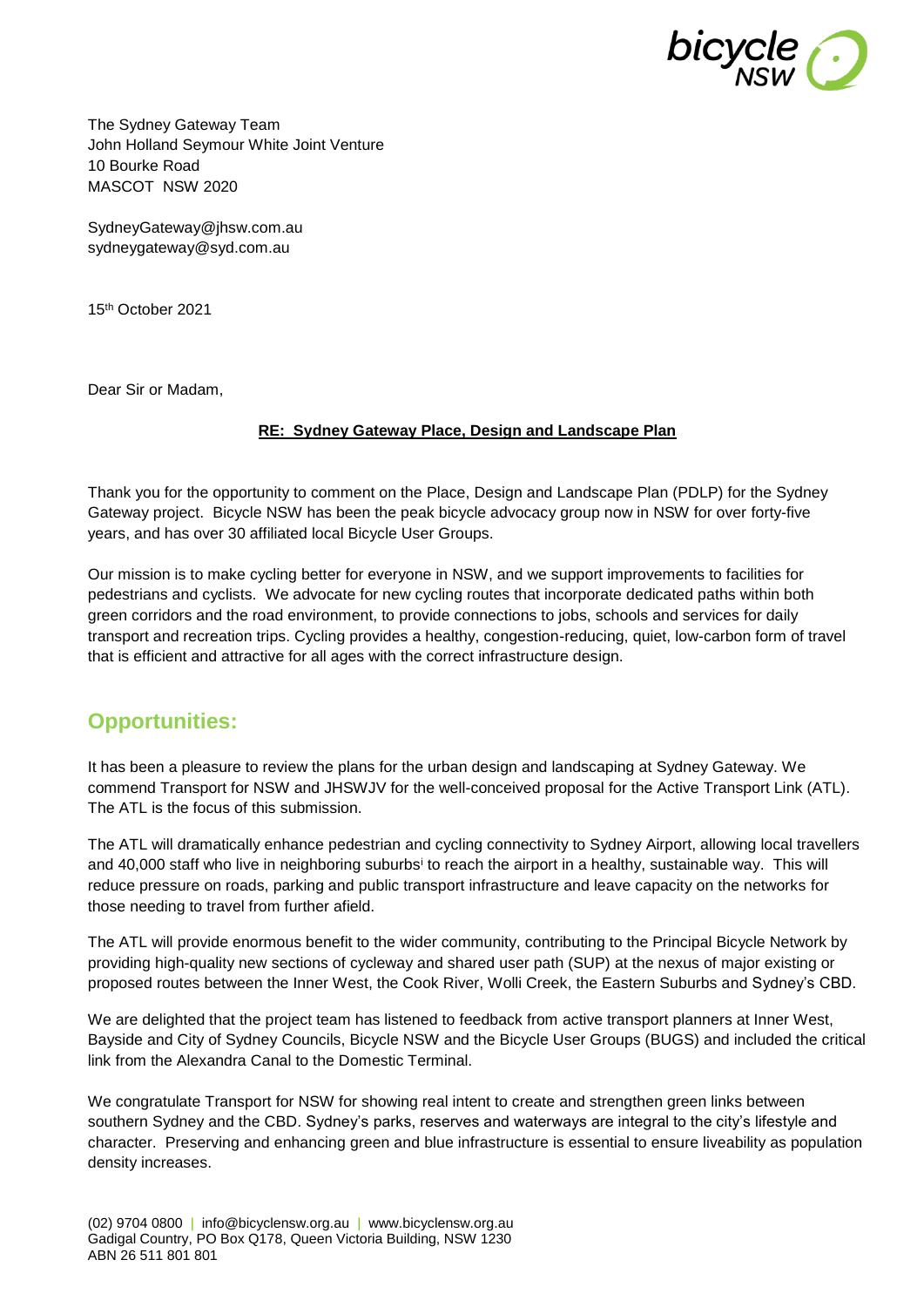The ATL meets the conditions outlined in the:

– Commonwealth Conditions of Ministerial Approval (CoMA) to ensure that, by the time construction is substantially complete, an active transport link has been constructed to connect International Terminal T1 and Domestic Terminals T2/T3 (Clause 1)

– State Conditions of Approval (CoA) for the Sydney Gateway Project SSI – 9737 to deliver a north-south green link corridor linking Cooks River, Tempe Wetlands, Tempe, St Peters and Sydney Park and include site-specific public art and interpretation incorporating Aboriginal designs, patterns and motifs (Clauses E76, E77).

The plans for active transport in the Sydney Airport area are supported by a several other important strategies:

Future Transport 2056 Planii outlines an overarching vision for transport in NSW guided by community desire for better places. Future Transport 2056 commits to providing a regional cycle network in Greater Sydney, known as the Principal Bicycle Network (PBN). A coordinated delivery of bike lanes across Greater Sydney will ensure that routes across council boundaries align and create the most direct path of travel.

Greater Sydney Commission's Eastern City District Plan (2018)<sup>iii</sup> set outs how integrated land use and transport planning can help achieve the 30-minute city through increasing development density near public transit corridors in Planning Priority E10. The need for better accessibility, connectivity and amenity for pedestrian and cyclists is also emphasised in Planning Priorities E4, E17, E18 and E19. An important objective is a "city in its landscape" which has 2 relevant indicators – to create increased urban tree canopy and expand the Sydney Green Grid.

Sydney Green Grid<sup>iv</sup>, developed by the NSW Government Architect in 2017 and reflected in the district and region plans, proposes an interconnecting network of open spaces that support walking and cycling. The Principal Bicycle Network will integrate the Sydney Green Grid to create important links between activity centres and support active recreation. The project opportunities for the Airport area are shown in the extract from the Green Grid in Figure 1. The ATL will contribute to projects 38, 21 and 9.



(02) 9704 0800 | info@bicyclensw.org.au | www.bicyclensw.org.au Gadigal Country, PO Box Q178, Queen Victoria Building, NSW 1230 ABN 26 511 801 801

#### Figure 1:

Extract from the Green Grid showing project opportunities in the Sydney Airport area (Source: Tyrrell Studio / NSW Government Architect)

Priority project opportunities:

- 6. The Cooks River Open Space Corridor
- 8. Mill Stream and Botany Open Space Corridor
- 9. Alexandra Canal
- 21. Freight Rail Lines Chullora to Port Botany
- 26. Joseph Banks Reserve and Foreshore Drive
- 38. Airport to Bourke Street Active Travel Link
- 40. East-West Coastal Green Links: Mascot to Maroubra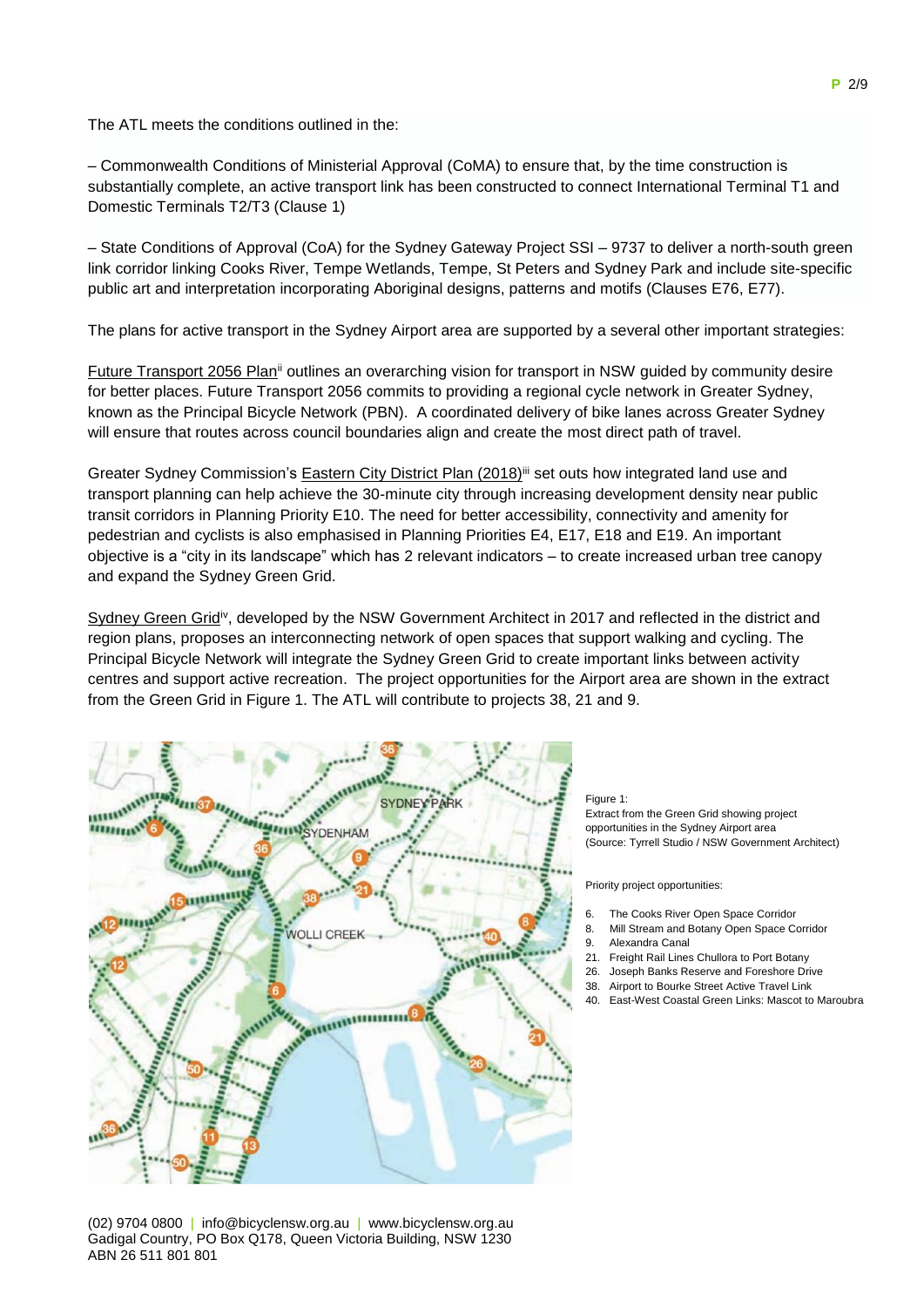Sydney Airport Master Plan 2039<sup>v</sup> was published in 2019 to set a robust planning framework for the fastchanging Airport precinct. The delivery of active transport infrastructure will contribute to the 10 of the 11 objectives established to drive the future visions (Figure 2)



Enhance safety and security for users of the airport



Consider the **community** impact in all planning, development and operational activities



Provide adaptable and flexible plans to accommodate aviation growth

Improve the **efficiency** of the airport



Enhance the **experience** of all passengers and airport users

to, from and past the airport

Continue to improve ground access



Maximise the capacity of the airport to meet demand within existing operational constraints



Stimulate leisure and business travel to generate benefit and value for the economy



Create an airport that is able to compete internationally to capture aviation demand

Further embed sustainability into airport decision-making

performance at the airport

Figure 2: Extract from the Sydney Airport Master Plan 2039 showing the 11 objectives for all future planning. (Source: Sydney Airport Corporation)

The PDLP is based on themes of Connection to Country, Connectivity, Context, Sustainability, Placemaking and Safety which form an excellent starting point to create good outcomes for active transport. We are excited by the restoration of the Alexandra Canal, the integration of art and Indigenous stories and the opportunity that will be provided for the community to engage with the airport operations and the history of the site.

Several elements of the urban design and landscaping proposals are to be commended:

- The rest areas are well-conceived and attractive. It is expected that they will draw local recreational visitors to the Airport precinct, expanding the use of the ATL to a wider section of the community.
- The ATL bridge is elegant and celebrates walking and cycling as a mode of transport.
- The underpasses are well-resolved to provide a seamless transition under major roads. Underpasses are easier to traverse than bridges, particularly for the less mobile.
- The design for the handrails is very thoughtful (Figure 3) and reflects a deep engagement with stakeholders as the project developed.
- Good lighting along the entire length of the ATL is essential for safety and usability at night. The solution devised to install lighting in the handrails along the Alexandra Canal is excellent, removing the need for light poles, reducing visual clutter and providing smoother journeys. Feature lighting at the rest areas appears well-conceived.
- The final treatment of the water pipe is a great outcome we did not want to see a fence that would reduce the sense of space along the SUP.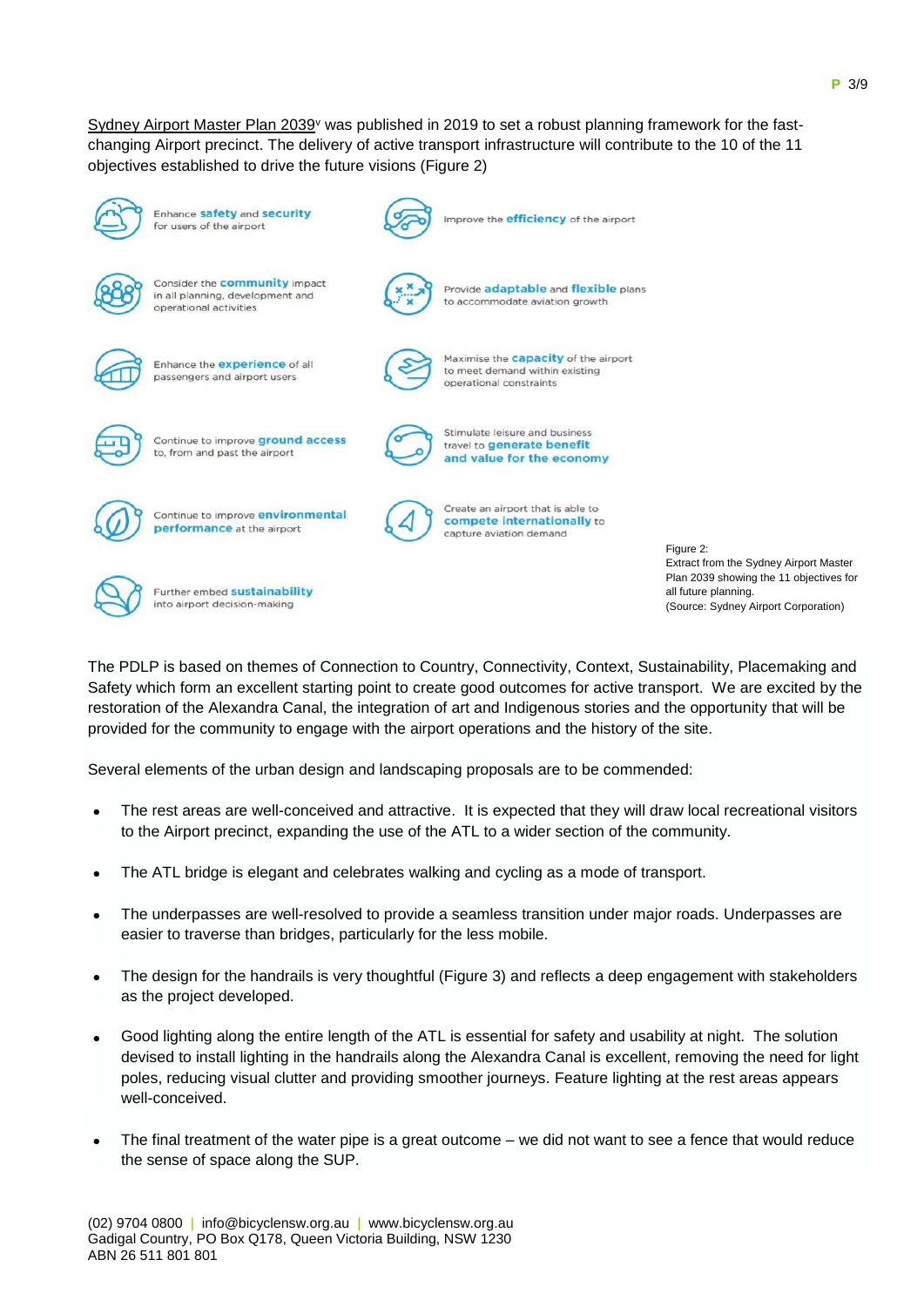The signage will be attractive and we look forward to further details to ensure that wayfinding is legible and directs users to the wider network.



Figure 3: Detail of the proposed balustrade with integral lighting. (Source: JHSWJV / Conybeare Morrison International)

Finally, Bicycle NSW wholeheartedly supports Transport for NSW's plan to complete the SUP along the north side of the Alexandra Canal at the **outset** of the Gateway project. Early delivery of the ATL will keep cyclists safe during construction and minimise future changes. The ATL will support transport resilience for both airport workers and travellers, who will be able to reach the terminals regardless of shock to the transport systems and the inevitable disruptions of construction.

# **Concerns:**

Despite overall support for the proposals, Bicycle NSW would like to raise several issues that still need to be resolved:

 There is no detail in the PDLP to show how the ATL connects with the Domestic Terminals or the Tempe Reserve. We are particularly concerned about the link to the Domestic Terminal and its end-of-trip facilities. The maps in Figure 4 highlight where significant gaps exist in the plans. To continue progressing the detailed design for the roads without keeping the ATL front and centre may lead to a compromised outcome for access to the terminal by both local residents, workers and travellers.



Figure 4: Undefined sections of the ATL in the vicinity of the Domestic Terminals (Source: Source: JHSWJV / Conybeare Morrison International)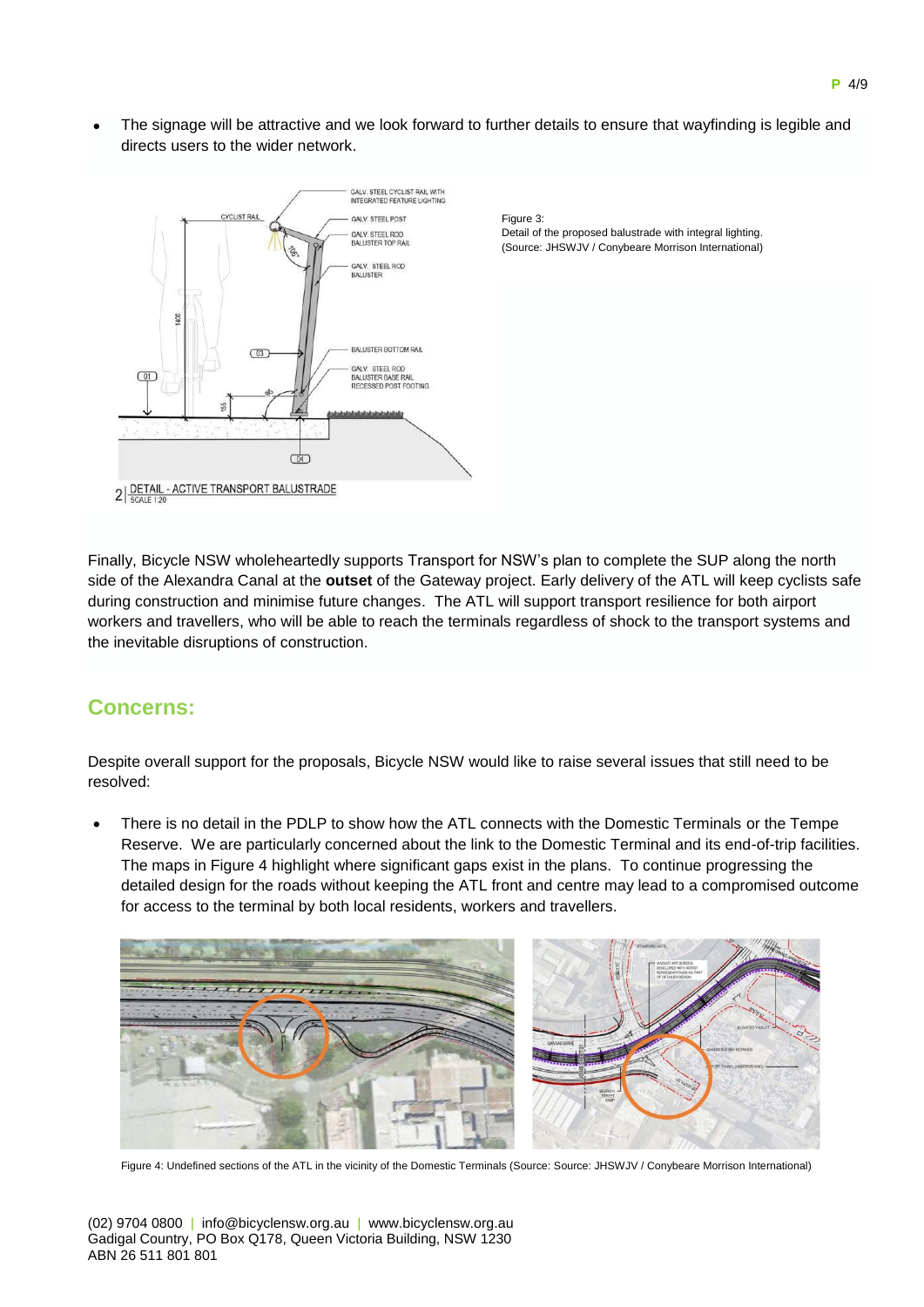The current plans do not allow for seamless connections to the wider cycling network. The ATL will not form a key part of the regional network without links to existing and planned cycle infrastructure. As can be seen in Figure 5, there are major missing links, particularly heading north-west towards Sydenham, north-east towards Sydney Park and south-east towards Randwick and its significant health and education precinct.



Figure 5: An map showing of the Sydney Gateway project and the ATL (in red) in relation to the existing cycle network. (Source: Google Maps / JHSWJV / Conybeare Morrison International)

- Transport for NSW has drawn a line 1.5km from the terminals to determine where its influence should. For a project of the scale and impact of the Sydney Gateway, this is not sufficient to ensure good outcomes for integrating the new motorway into the delicate fabric of Inner Sydney.
- The SUP along Qantas Drive (Figure 6) appears to be rather narrow and may not accommodate future demand for walking and cycling in the area.



(02) 9704 0800 | info@bicyclensw.org.au | www.bicyclensw.org.au Gadigal Country, PO Box Q178, Queen Victoria Building, NSW 1230 ABN 26 511 801 801

Figure 6: Artist's impression of the SUP alongside Qantas Drive. (Source: JHSWJV / Conybeare Morrison International)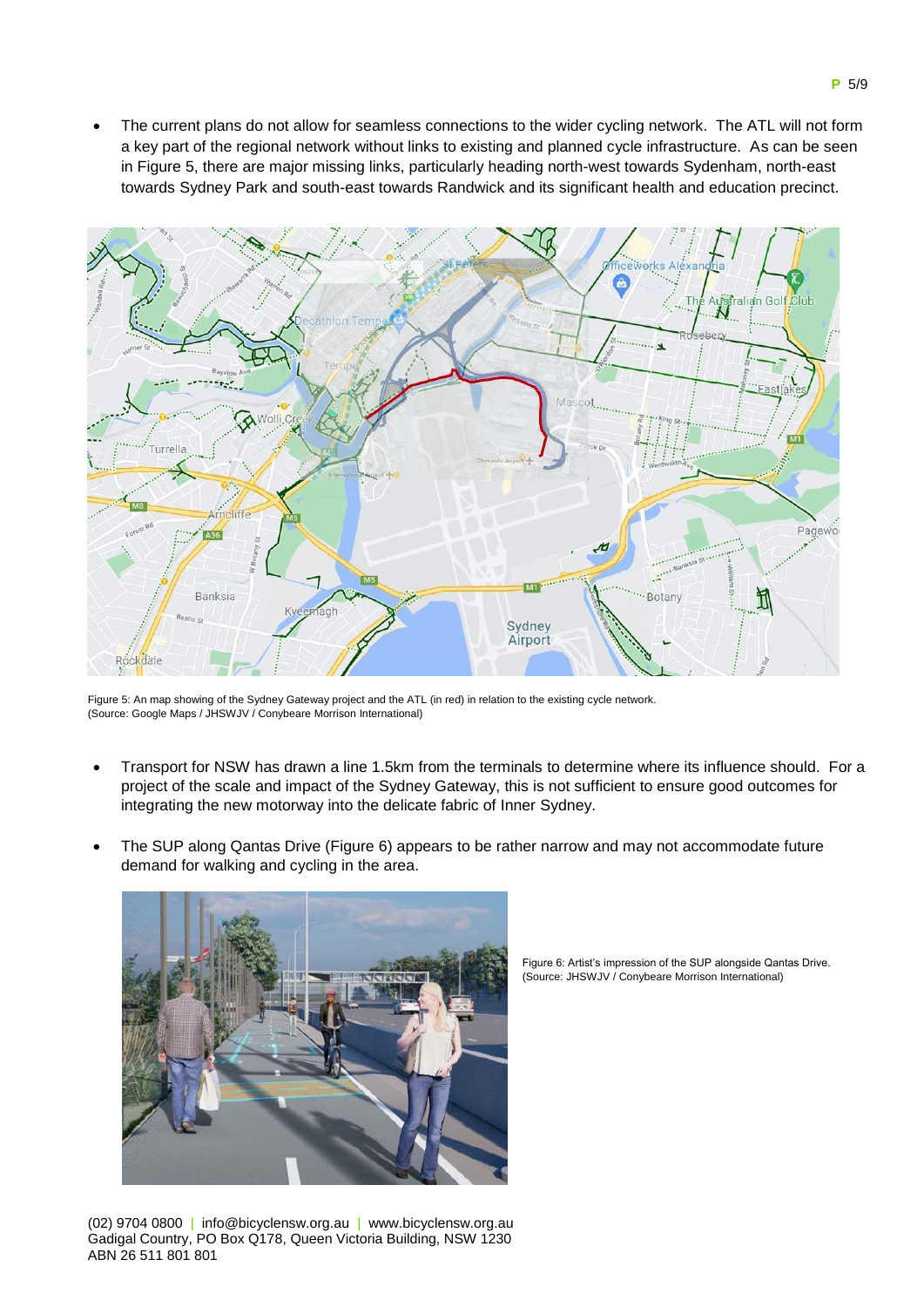- There is still no clarity on how safe and attractive access for people walking and cycling from Mascot town centre to Domestic Terminal can be provided. The terminal building could become an important services and retail centre for the local community with a stylish and convenient grade-separated landscaped bridge. This would reduce the pressure on Mascot as the residential density continues to intensify and provide economic benefit to Sydney Airport and its tenants.
- The drawings indicate limited and insufficient new trees for shade, visual amenity, urban cooling and air filtering.

# **Recommendations:**

### **1. Future-proof the active transport infrastructure**

The status quo of walking and cycling activity in the Sydney Airport area is likely to change rapidly. The density of walkers will increase when new housing and retail is delivered as proposed. An upswing in travel by bikes has occurred recently due to COVID-19, individual reactions to climate change, a surge in local delivery services and the growing popularity of e-bikes. In addition, State policies to address climate change and urban liveability will add to pressures on councils to secure a much bigger travel share for walking and cycling. It is important to future proof the cycle network by allowing for increased demand at the outset:

- The Shared User Paths should be wide, with a minimum width of 3m plus a 0.5m buffer to each side.
- The ATL corridor must allow for future separation of cyclists from pedestrians
- The rest areas should be spacious with plenty of seating and additional bike racks. The current plans show the second rest area to be very constrained by the curve of the ATL, and both areas only have a single bike rack.

Providing significant extra space for active travel could be achieved by very small changes to the enormous area of asphalt dedicated to vehicles. NSW Government has recently published two important policies to support the delivery of walking and cycling infrastructure:

- Road User Space Allocation Policy CP21000<sup>vi</sup> establishes a road user hierarchy that considers pedestrians first and private cars last.
- Providing for Walking and Cycling in Transport Projects Policy CP21001<sup>vii</sup> requires every transport project funded by Transport for NSW to include provision for walking and cycling, which must delivered from the outset of the project. The policy applies to anyone planning, designing, delivering, building or managing a transport project or asset for, or on behalf of, Transport for NSW.

Final detailed design for the Gateway project must be undertaken with these policies in mind. Multiple environmental and health benefits will flow from increased walking, cycling and public transport use. Mobility will be more equitable for Sydney-siders of all ages, incomes and abilities.

### **2. Extend the delivery of active transport infrastructure beyond the project boundary**

We suggest that new cycleways and SUPs are delivered up to 2km away from the footprint of the Sydney Gateway, with improvements to integrate the paths into the existing network extending to a 5km radius. The project offers a once in a generation opportunity for significant investment in mode shift and behaviour change and its influence must be far-reaching.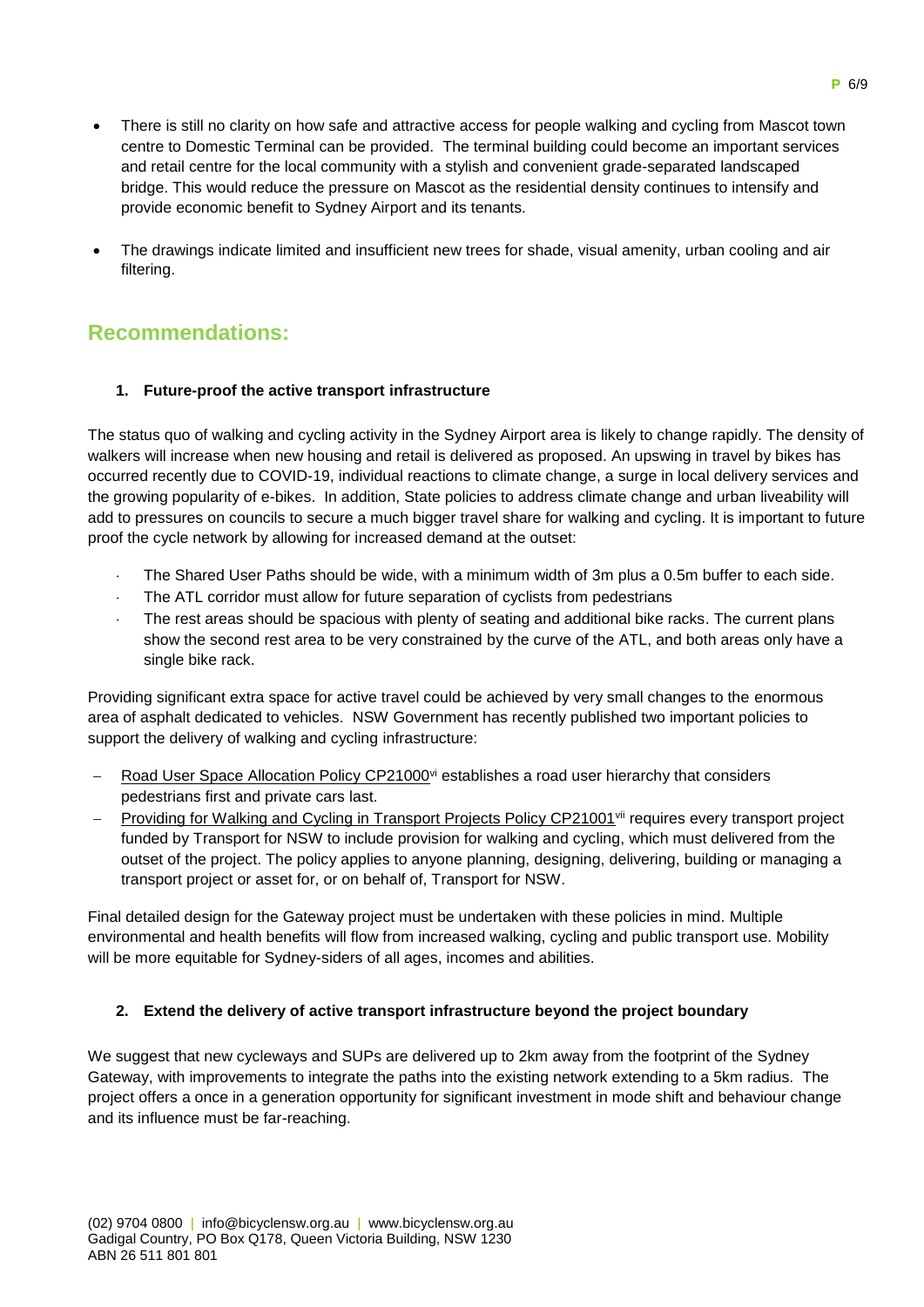#### **3. Provide detailed proposals for the connections of the ATL to Tempe and the Domestic Terminal as soon as possible**

The construction of safe, comfortable, attractive and convenient links must be planned very carefully. We urge the project team to share proposals for each end of the ATL with relevant stakeholders early in the process to ensure that feedback can be taken on board and the best outcomes for local residents, commuters, travellers and airport staff achieved.

#### **4. Ensure connections to the regional cycling network are accommodated in the design of the ATL**

The project team is currently exploring opportunities (Figure 7) to connect the ATL with existing and future active transport infrastructure to ensure the ATL forms a central role in the regional network. Bicycle NSW supports this work and looks forward to continual stakeholder engagement to develop designs and shape the forthcoming Active Transport Network Strategy. It is essential that design and consultation work is not left too late so the ATL will includes the critical junctions that allow linkages to the wider network.



Our colleagues have suggested important elements to consider at this stage:



- Bayside Council advocates for a bridge over General Holmes Drive to Wentworth Avenue to help complete routes into the Eastern Suburbs.
- BUG Bike Marrickville has suggested a link running from the airport start car park to Swamp Road to help provide a route toward Sydenham Station (Figure 8).

Bicycle NSW will continue to recommend routes, links and bridges as the design work progresses.

(02) 9704 0800 | info@bicyclensw.org.au | www.bicyclensw.org.au Gadigal Country, PO Box Q178, Queen Victoria Building, NSW 1230 ABN 26 511 801 801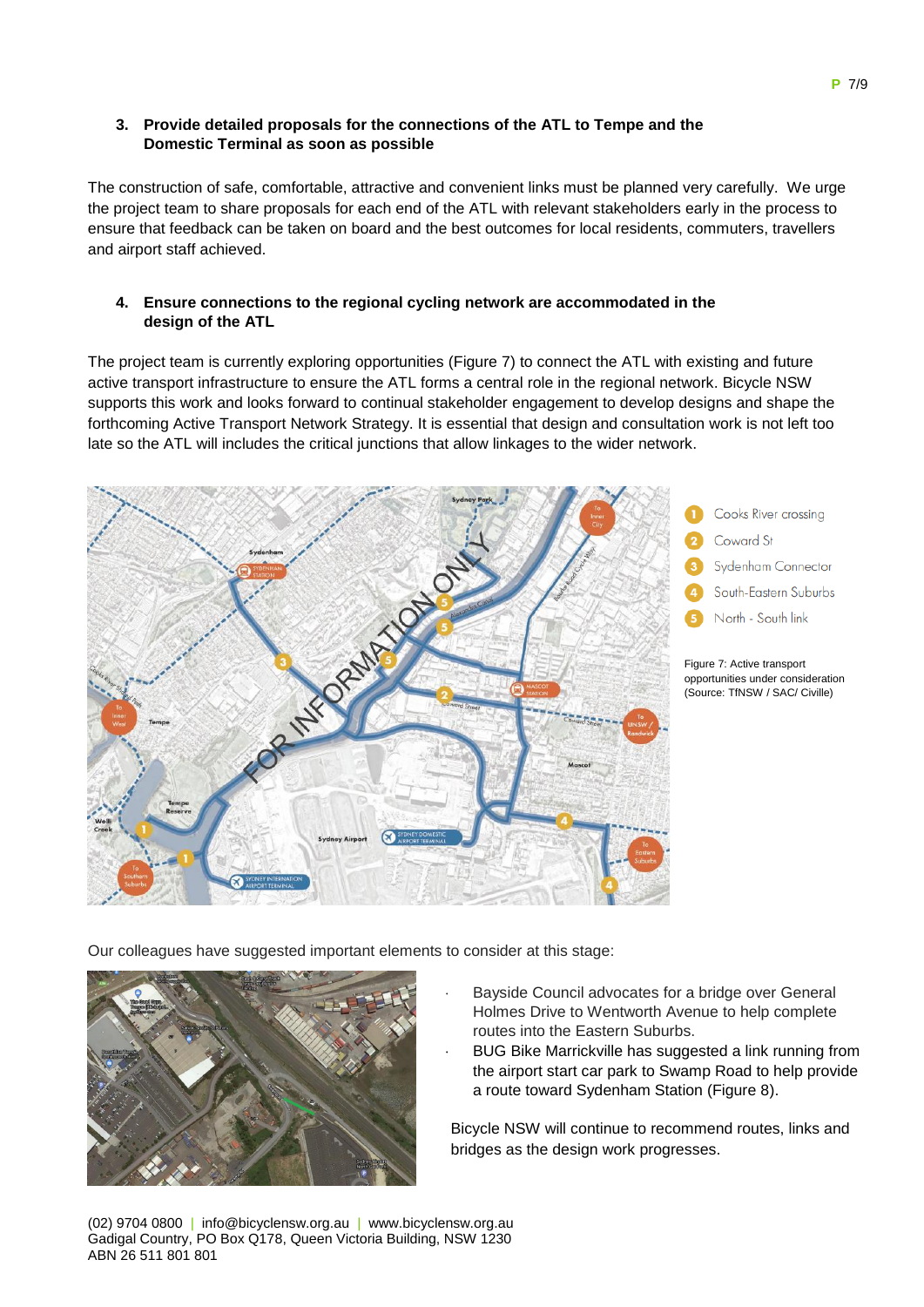#### **5. Mitigate construction impacts and maintain access to safe active travel**

It is essential to maintain safe walking and cycling through the area during construction. The ATL will quickly become an important part of many journeys and removing it from the network, even temporarily, would be a backward step for the mode shift to cycling. Please refer to Austroads Guide to Temporary Traffic Managementviii and adhere to the principles of coherence, equivalence, directness and safety during construction. Bicycle NSW asks to be kept informed of all diversions and given the opportunity to provide feedback on behalf of our members.

#### **6. Don't lose sight of the all-important details.**

Great paving, high-quality, mature landscaping, attractive street furniture, drinking fountains and bike racks all need to be considered carefully to ensure a place is created where people will want to linger.

- Prioritise the planting of trees to enhance visual amenity, shade, urban cooling and air quality.
- Paint treatments, when applied to the surface of Shared User Paths, must meet friction standards to prevent crashes
- Provide identifying codes at regular intervals on balustrades or walls to enable emergency services staff to find people if they have a medical incident. This has been done very successfully on the M7 cycleway.

The urban design proposals in the PDLP are admirable but only dedicated effort from all members of the project team will ensure the final outcome meets the vision sold to the community. The cheap fencing and dismal landscaping at St Peters Interchange are a salient lesson in what can go wrong.

# **Conclusion:**

The ATL, if delivered as promised, will be a fantastic addition to Sydney's slowly-developing cycle network. Bicycle NSW is delighted that many years of advocacy has resulted in a good outcome for bike riders in and around Sydney Airport and we thank the project team for its engagement in reaching this stage. There is a huge appetite for public and active mobility and if the correct infrastructure is provided, many people will happily drive less, benefiting the entire community with less pollution and congestion.

We look forward to reviewing the Active Transport Strategy and contributing to the detailed design of the connections to Tempe, Mascot, the Domestic Terminals and the regional cycle network.

Yours faithfully,

### *Sarah Bickford*

Bike Planner Bicycle NSW